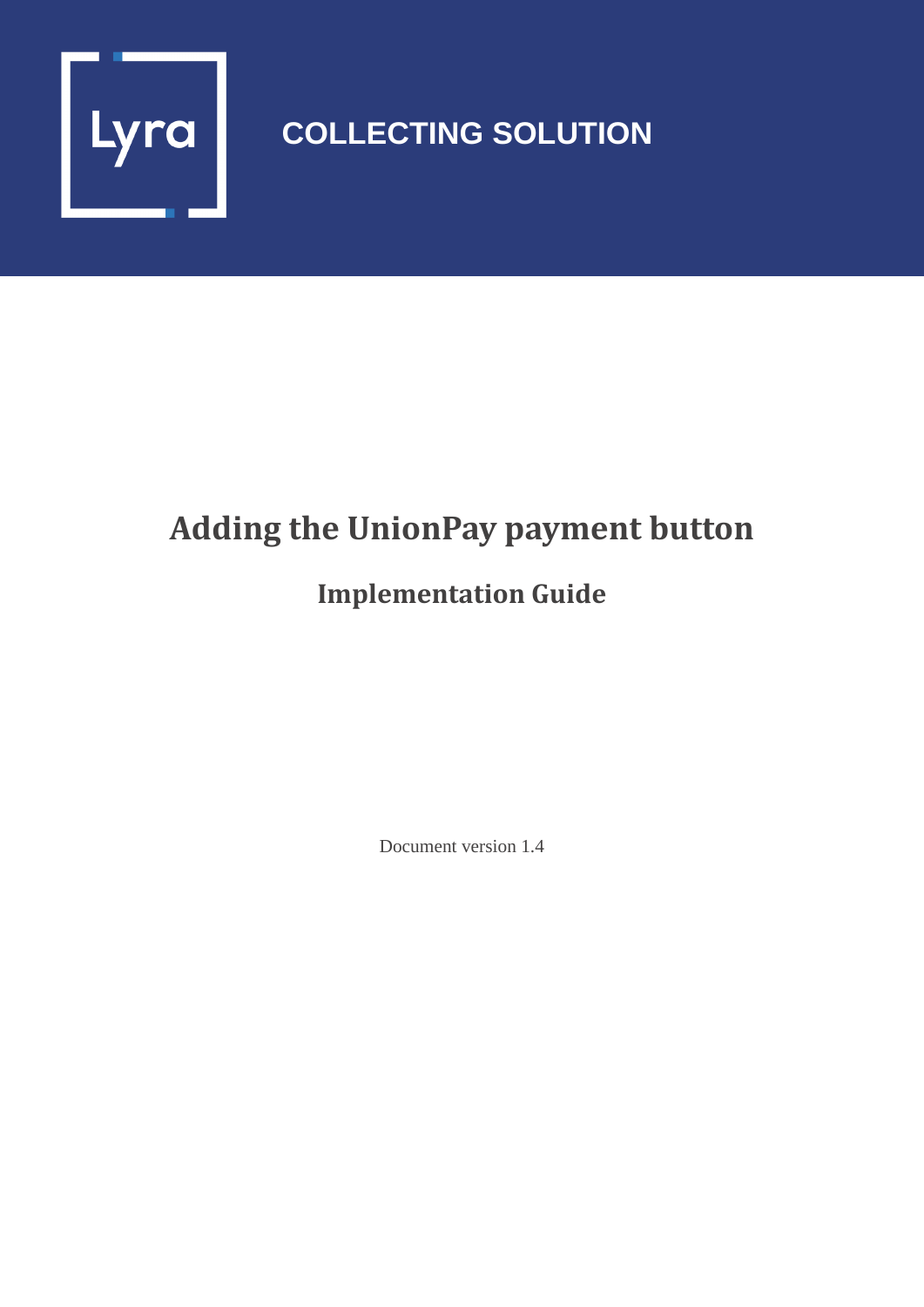## **Contents**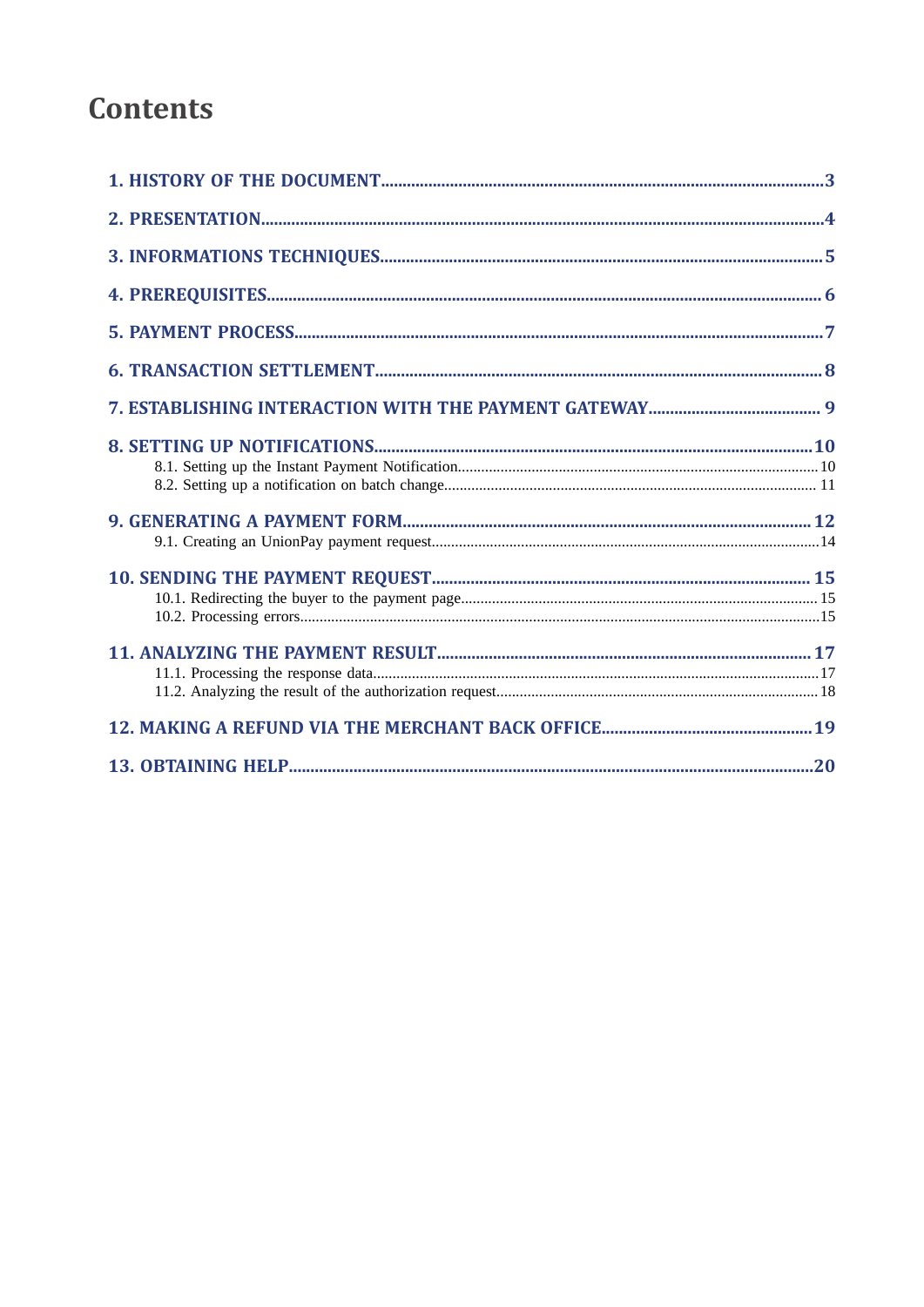# <span id="page-2-0"></span>**1. HISTORY OF THE DOCUMENT**

| <b>Version</b> | <b>Author</b> | <b>Date</b> | <b>Comment</b>                                                                                                                                                         |
|----------------|---------------|-------------|------------------------------------------------------------------------------------------------------------------------------------------------------------------------|
| 1.4            | Lyra Collect  | 6/7/2022    | Update<br>of<br>the<br>status<br>$\bullet$<br>description WAITING AUTHORISATION in the <i>Processing the</i><br>response data chapter.                                 |
| 1.3            | Lyra Collect  | 11/2/2020   | Update of error codes in the <i>Processing errors</i> chapter.<br>٠<br>Update of the Technical information chapter.<br>٠<br>Update of the refund process.<br>$\bullet$ |
| 1.2            | Lyra Collect  | 1/24/2020   | Update of the CAPTURED status description.<br>٠<br>Update of additional information.<br>٠<br>Integration by iframe not supported.<br>٠                                 |
| 1.1            | Lyra Collect  | 9/30/2019   | Supported currencies updated.<br>$\bullet$<br>Update of available operations.<br>٠                                                                                     |
| 1.0            | Lyra Collect  | 9/20/2019   | Initial version                                                                                                                                                        |

This document and its contents are confidential. It is not legally binding. Any reproduction and / or distribution of all or part of this document or its content to a third party is strictly prohibited or subject to prior written authorization from Lyra Collect. All rights reserved.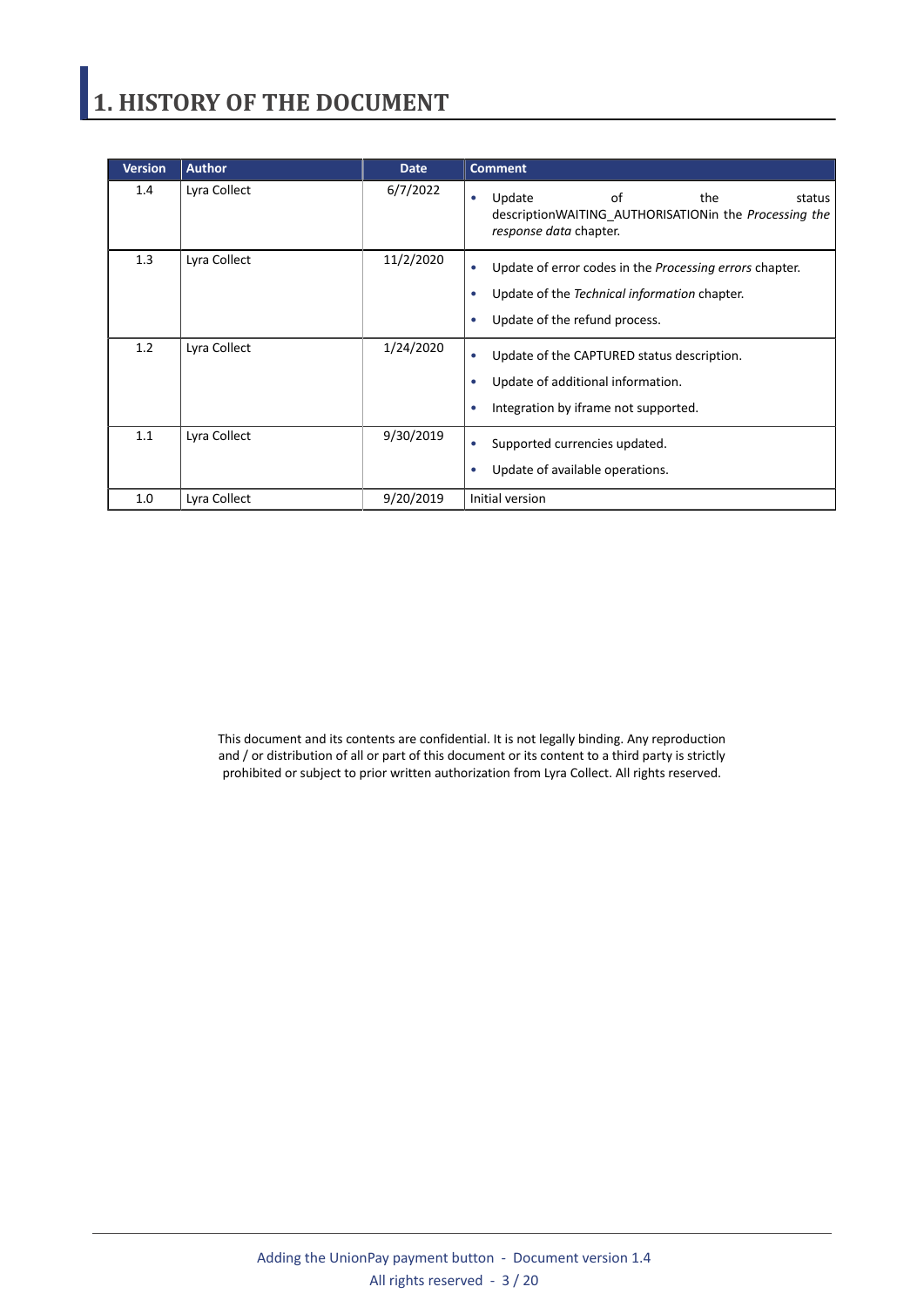# <span id="page-3-0"></span>**2. PRESENTATION**

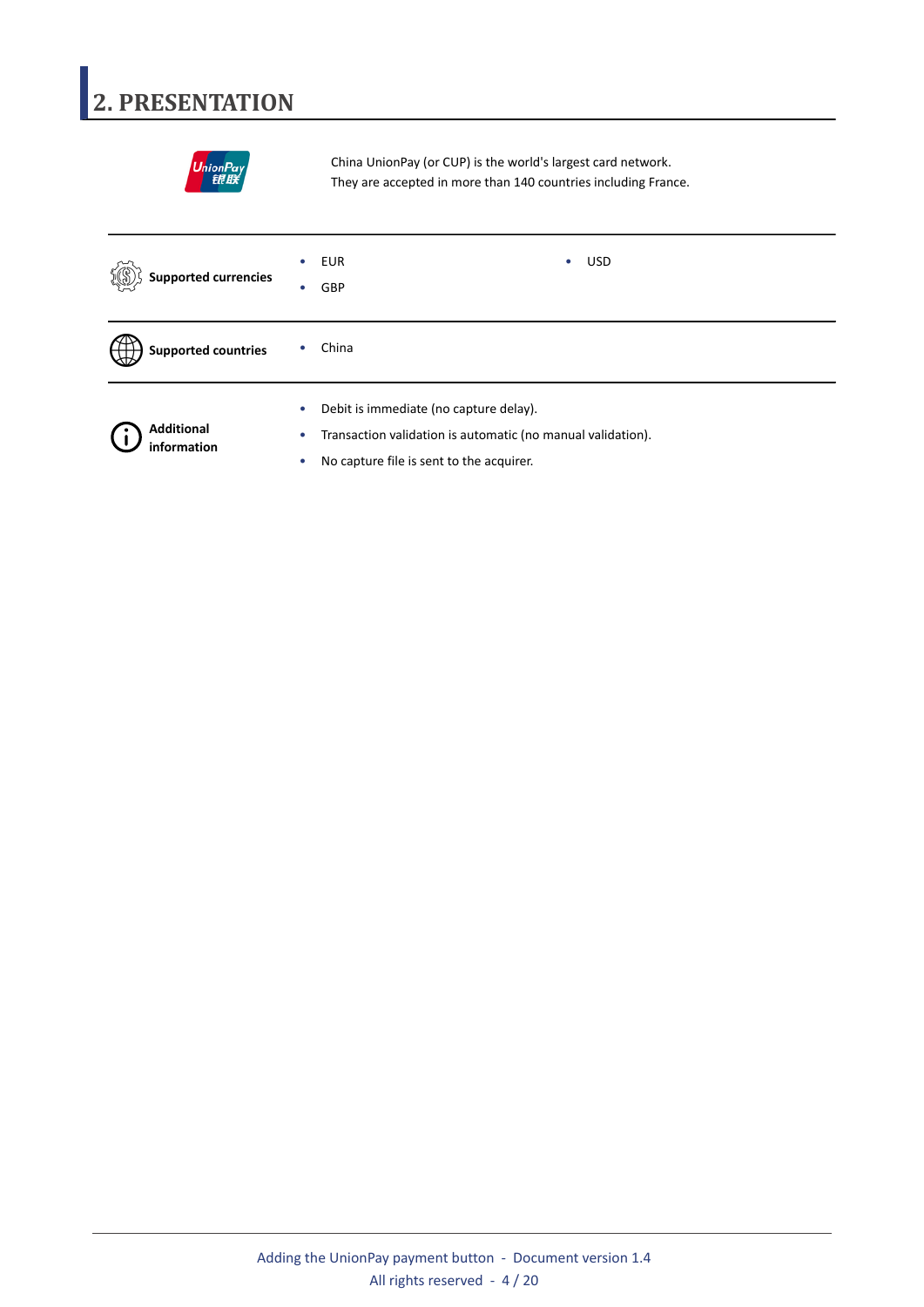# <span id="page-4-0"></span>**3. INFORMATIONS TECHNIQUES**

| Valeurs du champ | Devises supportées |    | Durée de validité | Cinématique       |  |
|------------------|--------------------|----|-------------------|-------------------|--|
| vads card brand  | Pays supportés     |    | de l'autorisation | de paiement       |  |
| UNION PAY        | EUR: USD           | CΝ |                   | Capture immédiate |  |

| <b>Canaux de vente</b>           |  |
|----------------------------------|--|
| e-commerce                       |  |
| m-commerce                       |  |
| Paiement manuel                  |  |
| Serveur Vocal Interactif         |  |
| Ordre de paiement par e-mail/SMS |  |
| Ordre de paiement par WhatsApp   |  |

| Opération sur les transactions |  |  |  |
|--------------------------------|--|--|--|
| Annulation                     |  |  |  |
| Remboursement                  |  |  |  |
| Modification                   |  |  |  |
| Validation                     |  |  |  |
| Duplication                    |  |  |  |
| Rapprochement manuel           |  |  |  |

| <b>Type d'intégration</b>         |   |
|-----------------------------------|---|
| Redirection                       |   |
| <b>Iframe</b>                     | ж |
| <b>Client JavaScript</b>          | ж |
| Formulaire de collecte de données |   |
| MarketPlace                       | × |
| <b>API Web Services</b>           | × |
| <b>SDK Mobile</b>                 | ж |
| <b>Back Office</b>                | ж |
| WhatsApp                          |   |

| <b>Typologie de paiement</b>            |  |  |  |
|-----------------------------------------|--|--|--|
| Paiement immédiat                       |  |  |  |
| Paiement différé                        |  |  |  |
| Paiement en plusieurs fois              |  |  |  |
| Paiement par abonnement                 |  |  |  |
| Paiement par fichier (alias ou par lot) |  |  |  |
| Paiement 1 clic                         |  |  |  |
| Paiement par wallet                     |  |  |  |

| <b>Divers</b>                          |  |
|----------------------------------------|--|
| Restitution dans les journaux          |  |
| Rapprochement des transactions         |  |
| Rapprochement des impayés              |  |
| Tentatives de paiement supplémentaires |  |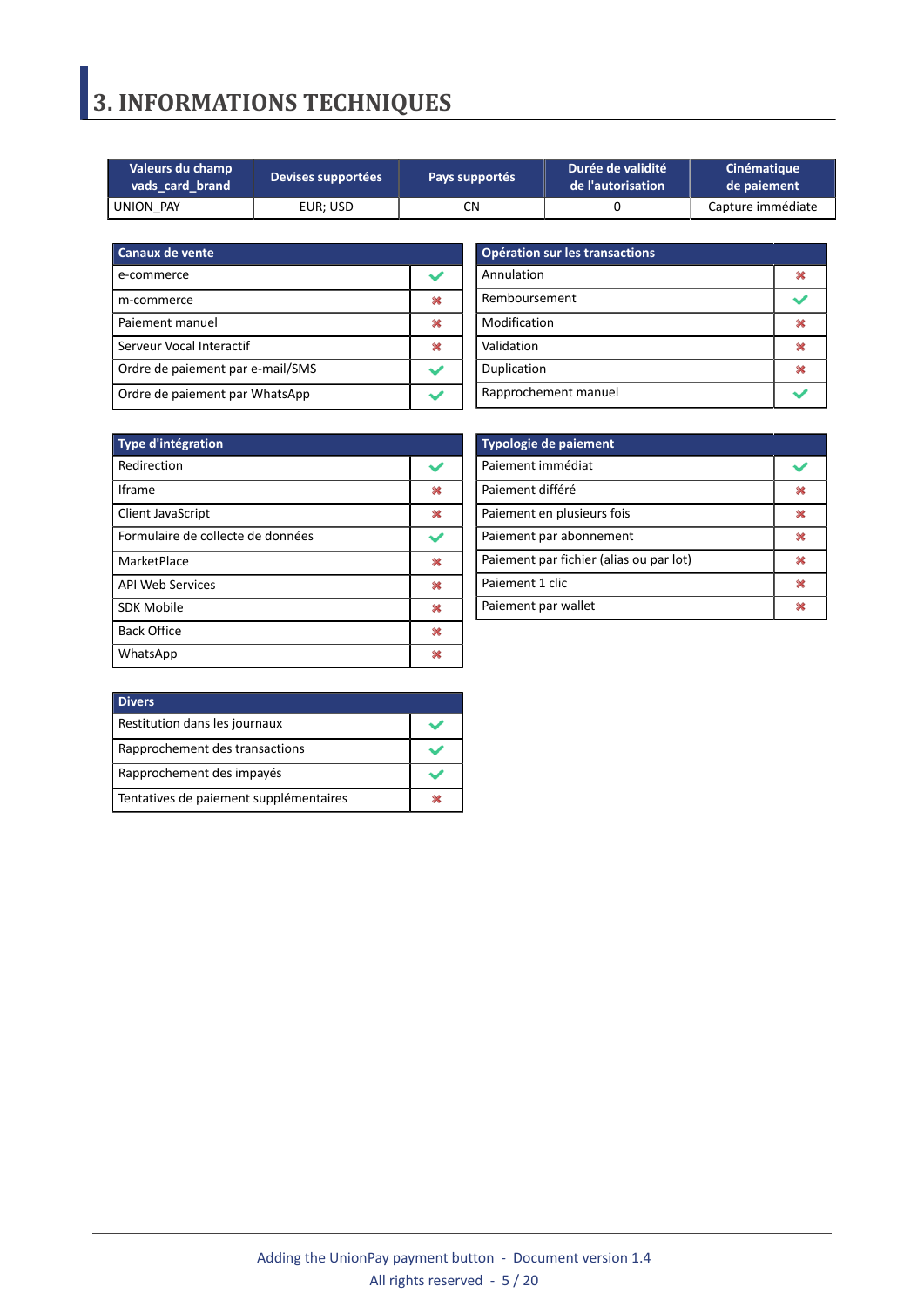# <span id="page-5-0"></span>**4. PREREQUISITES**

In order to enable the UnionPay payment method:

- **1.** Contact the sales administration .
- **2.** Fill out and send the **KYC** and **Merchant Registration Form**.
- **3.** Once all the documents have been validated, the UnionPay payment method will be enabled for your shop.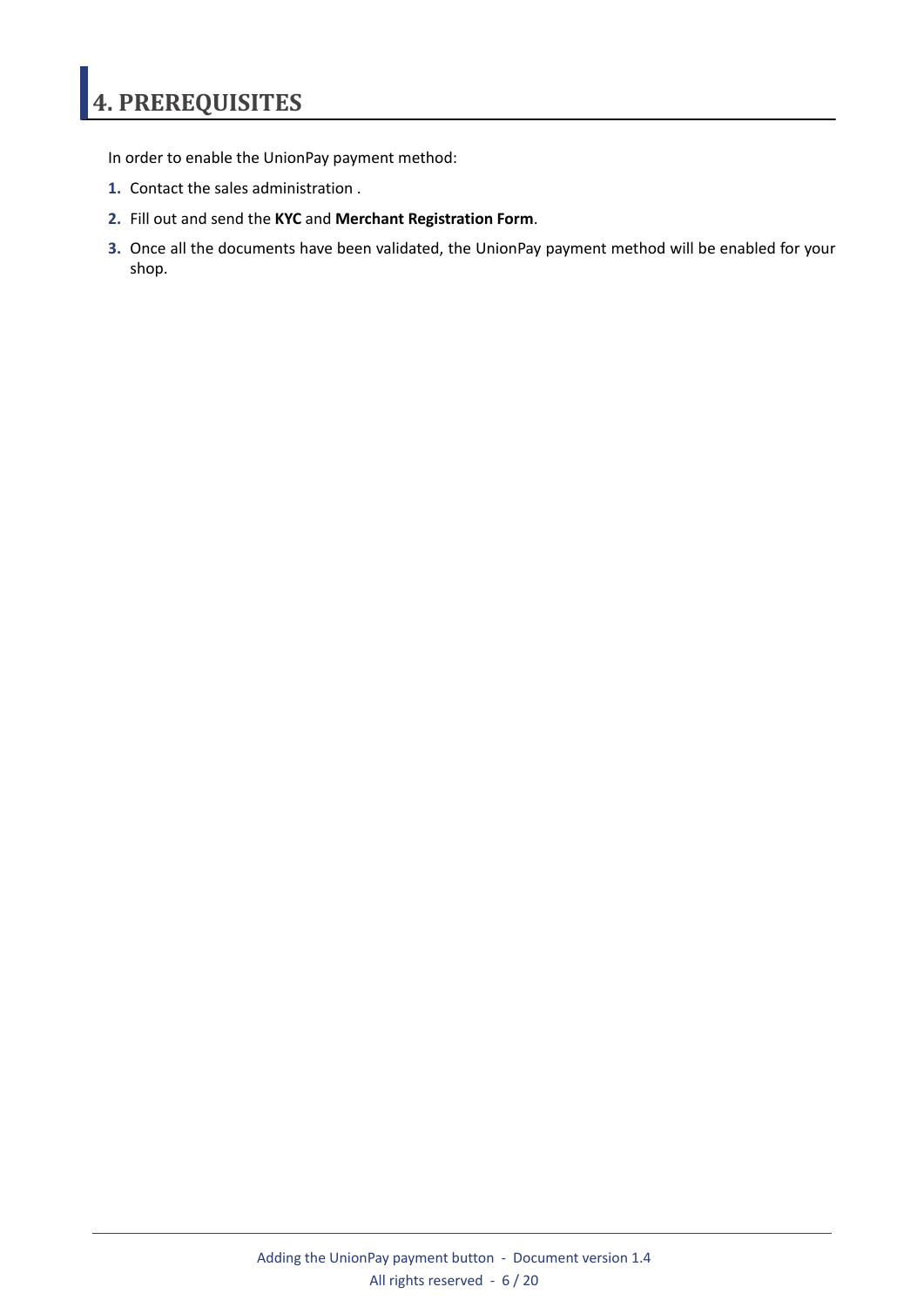

<span id="page-6-0"></span>You will find below the payment flow of a payment via UnionPay:

#### **Note**:

If the mandatory fields have not been provided (see chapter **Creating an UnionPay payment request**), another page is provided to the buyer to allow him or her to fill in their personal details.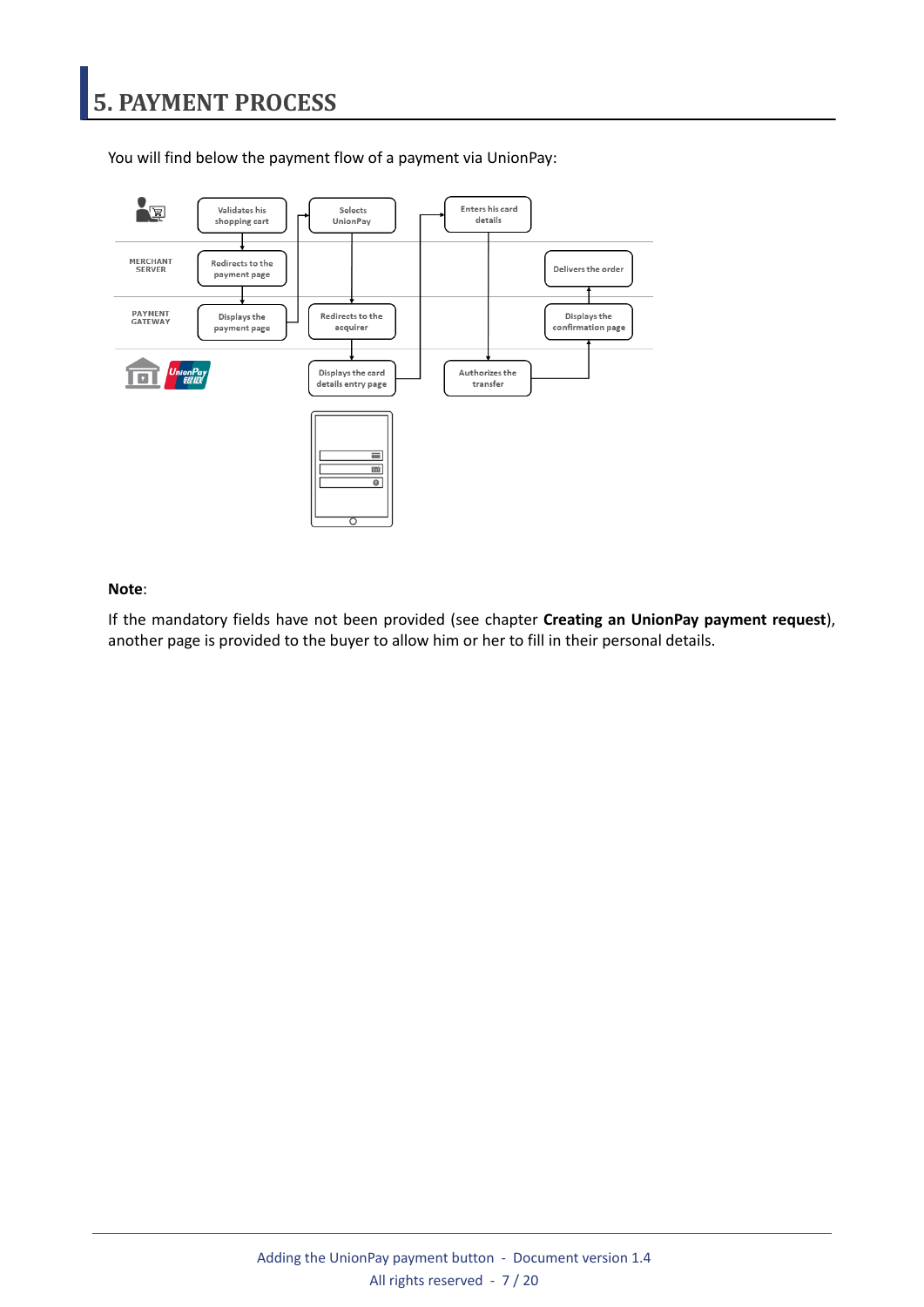# <span id="page-7-0"></span>**6. TRANSACTION SETTLEMENT**

UnionPay transactions are supported by the following services:

- Visual transaction reconciliation,
- Visual chargeback reconciliation,
- Bank reconciliation report,
- Chargeback reconciliation report.

If you wish to enable or obtain more information on these services, contact the sales administration .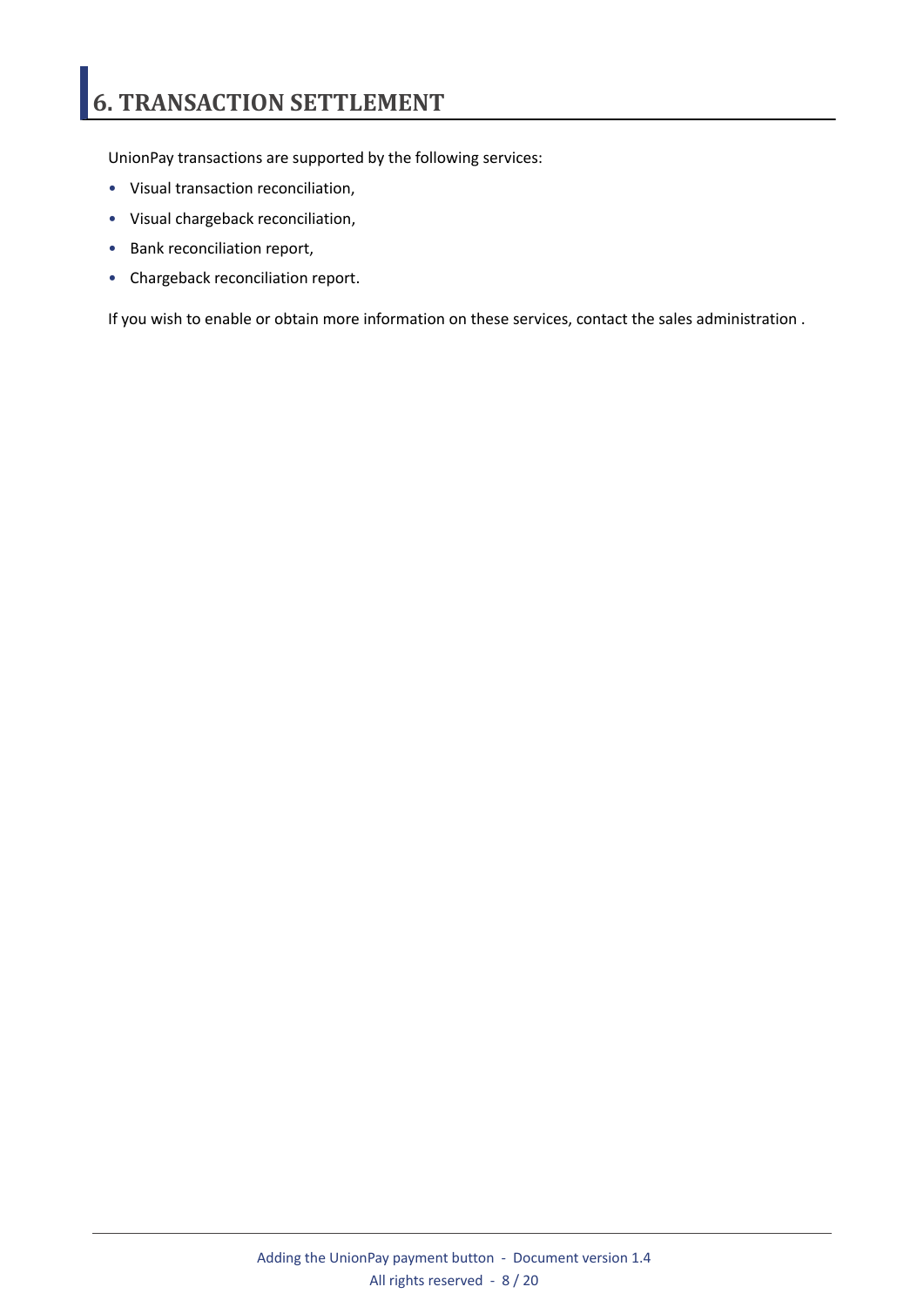## <span id="page-8-0"></span>**7. ESTABLISHING INTERACTION WITH THE PAYMENT GATEWAY**

The interaction with the payment gateway is described in the *Hosted Payment Page Implementation Guide*, available in our online documentation archive.

The merchant website and the payment gateway interact by exchanging data.

To create a payment, this data is sent in an HTML form via the buyer's browser.

At the end of the payment, the result is transmitted to the merchant website in two ways:

- Automatically by means of notifications called Instant Notification URLs (also known as IPN or Instant Payment Notification).
- Via the browser when the buyer clicks the button to return to the merchant website.

To guarantee the security of the exchange, the data is signed with a key known only to the merchant and the payment gateway.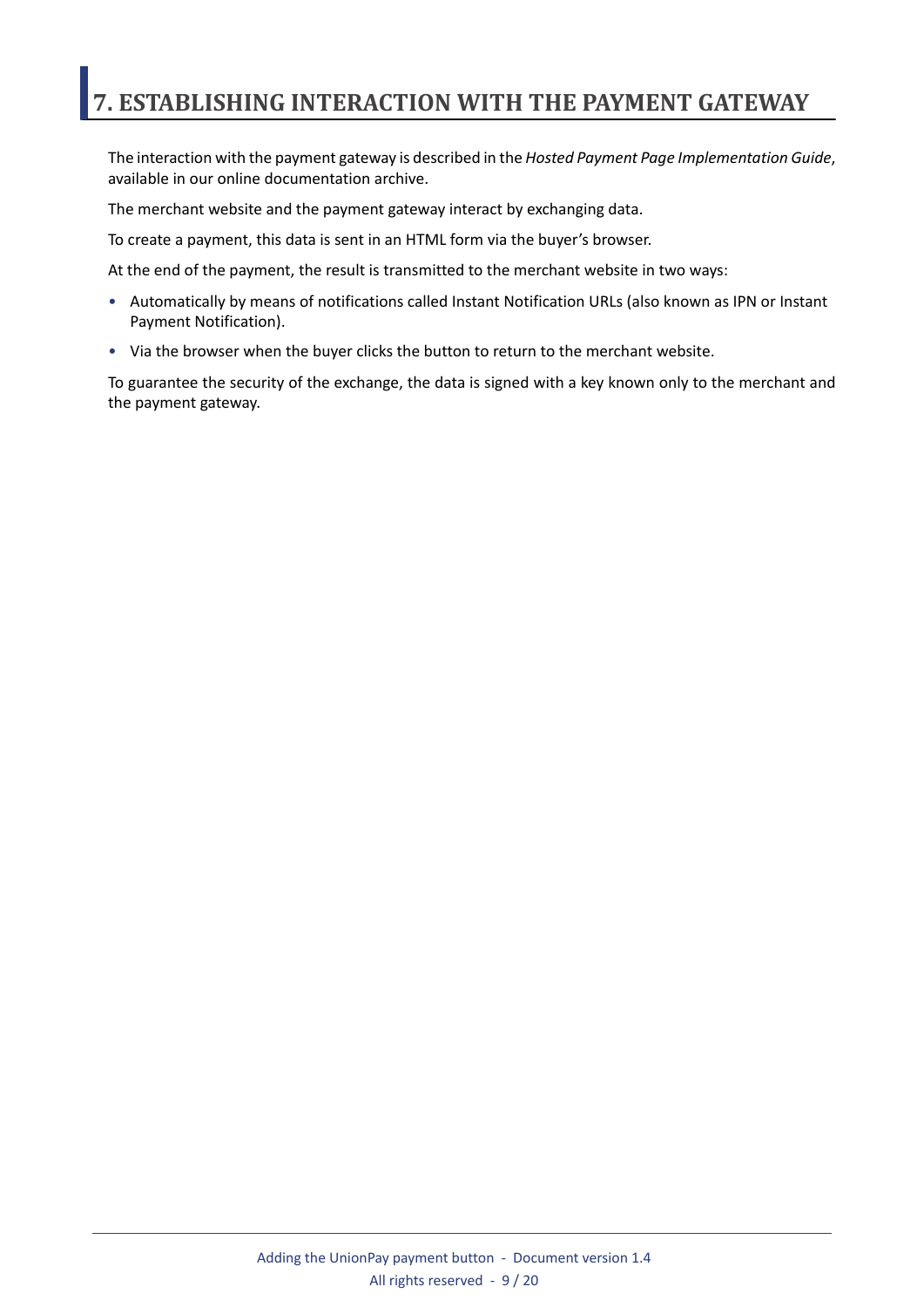## <span id="page-9-0"></span>**8. SETTING UP NOTIFICATIONS**

The Expert Back Office provides several types of notifications.

- Instant Payment Notification URL call
- E-mail sent to the merchant
- E-mail sent to the buyer
- SMS sent to the merchant
- SMS sent to the buyer

They allow to manage the events(payment accepted, payment abandoned by the buyer, payment canceled by the merchant, payment validated by the merchant, etc.) that will trigger a notification sent to the merchant website, the merchant or the buyer.



**The notifications of Instant Payment Notification URL call type are very important as they represent the only reliable way for the merchant website to obtain the payment result.**

If the payment gateway is unable to access the URL of your page, an e-mail will be sent to the shop administrator.

It contains:

- The HTTP code of the encountered error
- Parts of error analysis
- Its consequences
- Instructions via the Expert Back Office to resend the request to the previously defined URL.

To access notification rule management:

- **1.** Sign in to your Merchant Back Office available at this address: *<https://secure.lyra.com/portal/>*
- **2.** Click **Other actions** to access Expert Back Office.
- **3.** Go to the following menu **Settings** > **Notification rules**.

| Instant Payment Notification | E-mail sent to the merchant<br>E-mail sent to the buyer                      |  |
|------------------------------|------------------------------------------------------------------------------|--|
| Enabled                      | Reference                                                                    |  |
|                              | Instant Payment Notification URL on batch authorization                      |  |
|                              | Instant Payment Notification URL at the end of the payment                   |  |
|                              | Instant Payment Notification URL on batch change                             |  |
|                              | <b>Instant Payment Notification URL on cancellation</b>                      |  |
|                              | Instant Payment Notification URL on an operation coming from the Back Office |  |

### <span id="page-9-1"></span>**8.1. Setting up the Instant Payment Notification**

This rule allows to notify the merchant website in the following cases:

- Payment accepted
- Payment declined
- Payment waiting for authorization (file analysis is in progress)

#### **This notification is required to communicate the result of the payment request.**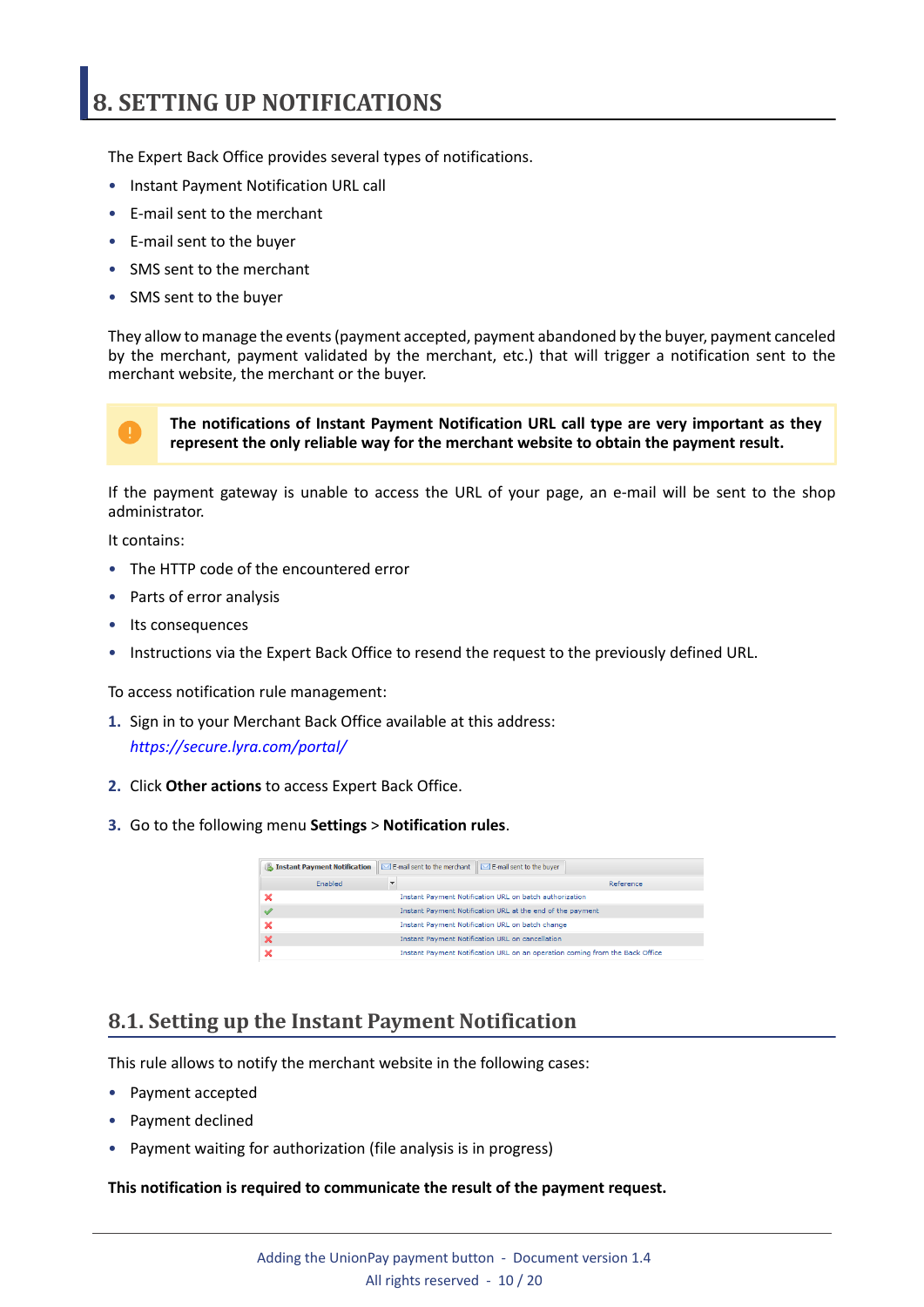It will inform the merchant website of the payment result even if your client has not clicked the "Return **to the shop" button.**

- **1.** Right-click **Instant Payment Notification URL at the end of the payment**.
- **2.** Select **Manage the rule**.
- **3.** Enter the **E-mail address(es) to notify in case of failure** field in the **General settings** section. To specify several e-mail addresses, separate them with a semi-colon.
- **4.** Check the box **Automatic retry in case of failure** if you wish to authorize the gateway to automatically resend the notification in case of a failure (can be done up to 4 times).
- **5.** In the **Instant Payment Notification URL of the API form V1, V2** section, specify the URL of your page in the fields **URL to notify in TEST mode** and **URL to notify in PRODUCTION mode** if you wish to receive notifications in the API form format.
- **6.** Save the changes.

### <span id="page-10-0"></span>**8.2. Setting up a notification on batch change**

In some cases, the final payment result may not be available when the buyer returns to the merchant website.

The payment is then created with the **Waiting for authorization** status.

An automatic process allows to retrieve the final status and update the transaction.

In order to be notified of the final status, you must enable the notification rule for batch modification:

- **1.** Right-click **Instant Payment Notification URL on batch change**.
- **2.** Select **Manage the rule**.
- **3.** Enter the **E-mail address(es) to notify in case of failure** field in the **General settings** section. To specify several e-mail addresses, separate them with a semi-colon.
- **4.** Check the box **Automatic retry in case of failure** if you wish to authorize the gateway to automatically resend the notification in case of a failure (can be done up to 4 times).
- **5.** In the **Instant Payment Notification URL of the API form V1, V2** section, specify the URL of your page in the fields **URL to notify in TEST mode** and **URL to notify in PRODUCTION mode** if you wish to receive notifications in the API form format.
- **6.** In the **REST API Instant Payment Notification URL** section, specify the URL of your page in the fields Target URL of the IPN to notify in TEST mode and Target URL of the IPN to notify in PRODUCTION **mode** if you are using the JavaScript client.
- **7.** Save the changes.
- **8.** Enable the rule by right-clicking **Instant Payment Notification URL on batch change** and select **Enable the rule**.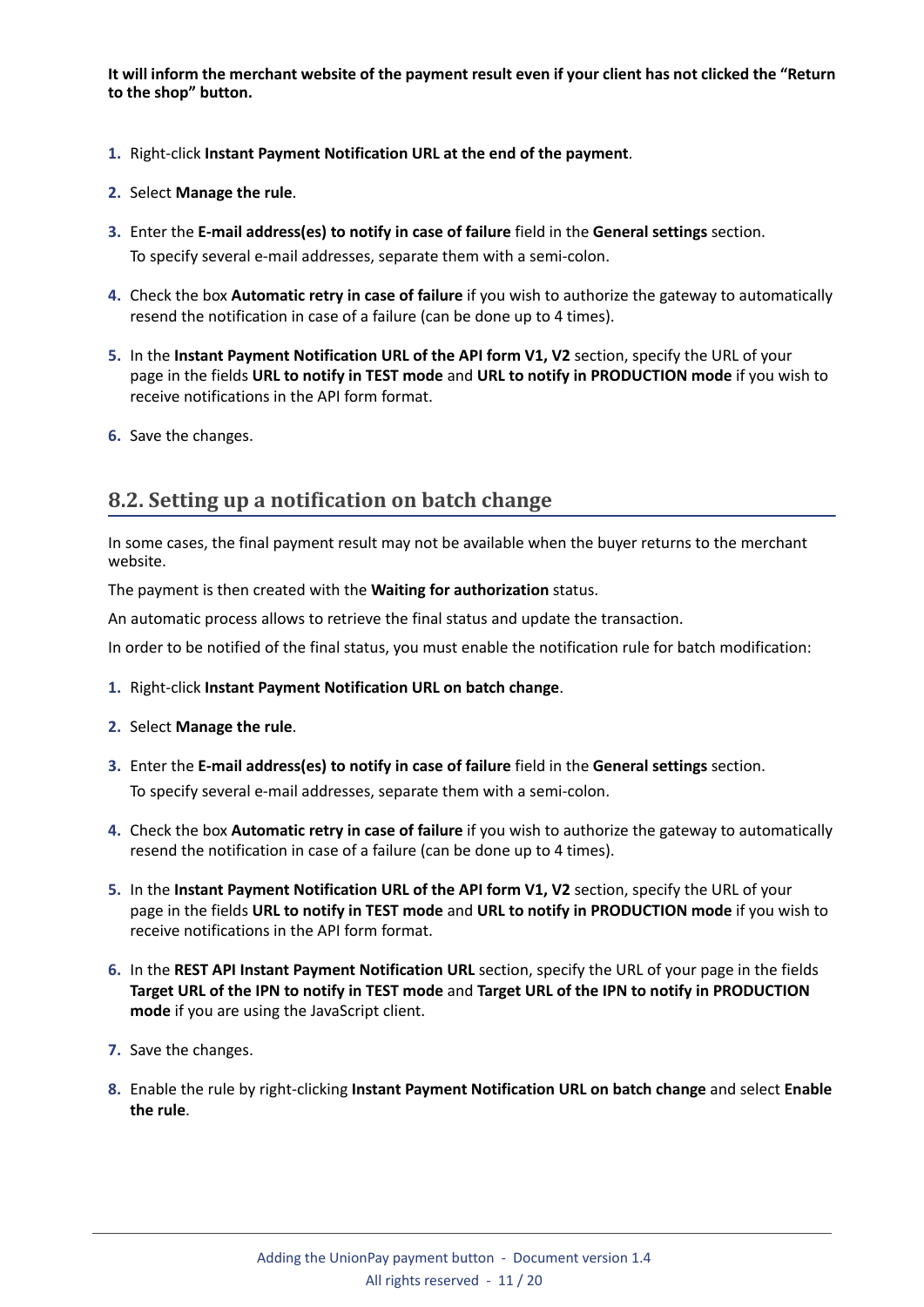<span id="page-11-0"></span>To generate a payment request, you must create an HTML form as follows:

```
<form method="POST" action="https://secure.lyra.com/vads-payment/">
 <input type="hidden" name="parameter1" value="value1" />
 <input type="hidden" name="parameter2" value="value2" />
 <input type="hidden" name="parameter3" value="value3" />
 <input type="hidden" name="signature" value="signature"/>
 <input type="submit" name="pay" value="Pay"/>
\langle/form\rangle
```
It contains:

- The following technical elements:
	- The  $\leq$  form> and  $\leq$ /form> tags that allow to create an HTML form.
	- The **method="POST"** attribute that defines the method used for sending data.
	- The action="*<https://secure.lyra.com/vads-payment/>*" attribute that defines where to send the form data.
- Form data:
	- The shop ID.
	- Information about the payment depending on the use case.
	- Additional information depending on your needs.
	- The signature that ensures the integrity of the form.

This data is added to the form by using the  $\langle$ input> tag:

<input type="hidden" name="parameter1" value="value1" />

For setting the name and value attributes, see the **Data dictionary** chapter also available in the online document archive.

All the data in the form must be encoded in **UTF-8.**

This will allow for the special characters (accents, punctuation marks, etc.) to be correctly interpreted by the payment gateway. Otherwise, the signature will be computed incorrectly and the form will be rejected.

• The **Pay** button for submitting the data: <input type="submit" name="pay" value="Pay"/>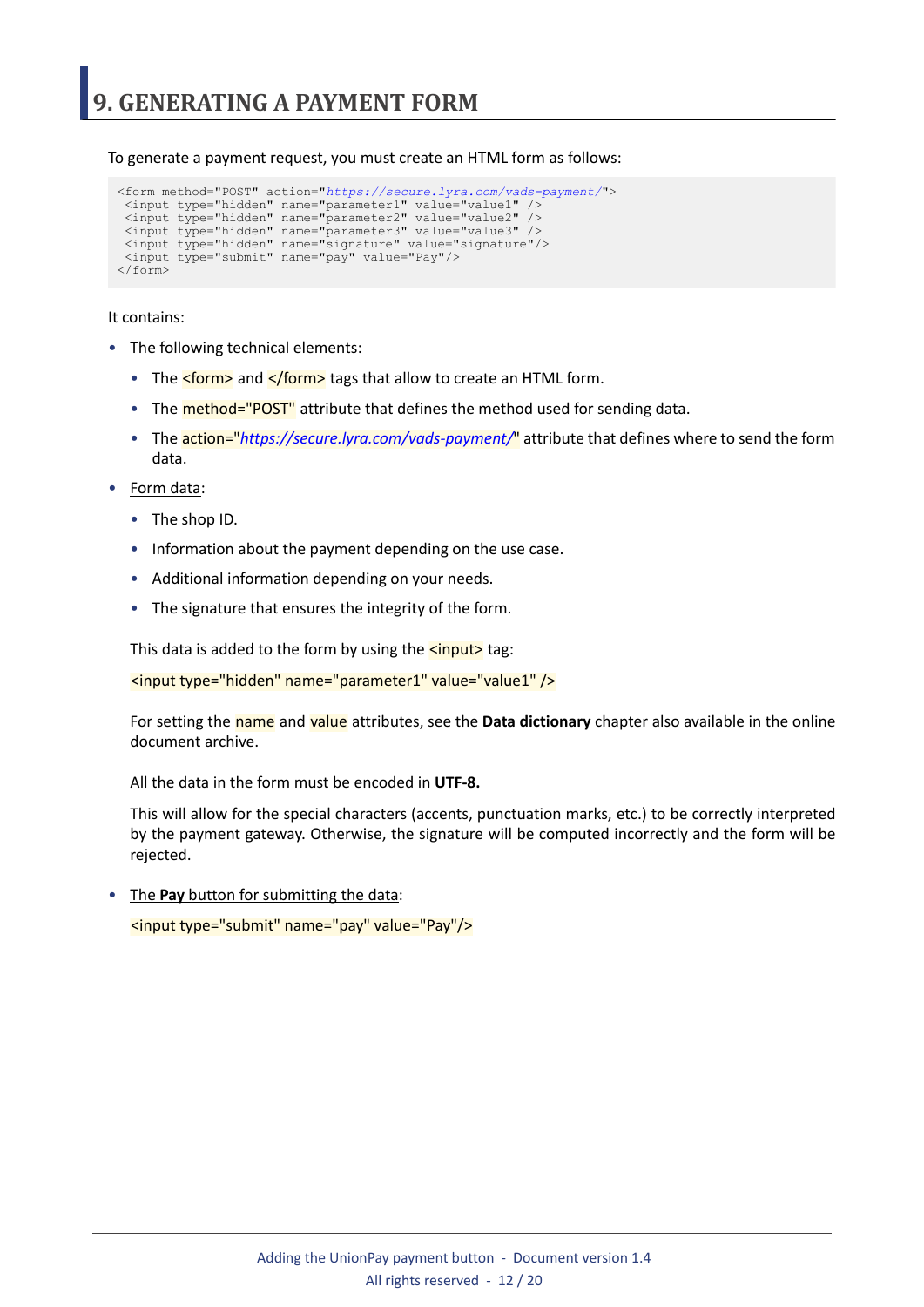Different use cases are presented in the chapters below. They will allow you to adapt your payment form to your needs.

| <b>Notation</b> | <b>Description</b>                                                                                                                                                                                                                                                                       |
|-----------------|------------------------------------------------------------------------------------------------------------------------------------------------------------------------------------------------------------------------------------------------------------------------------------------|
| a               | Alphabetic characters (from 'A' to 'Z' and from 'a' to 'z')                                                                                                                                                                                                                              |
| n               | Numeric characters                                                                                                                                                                                                                                                                       |
| S               | Special characters                                                                                                                                                                                                                                                                       |
| an              | Alphanumeric characters                                                                                                                                                                                                                                                                  |
| ans             | Alphanumeric and special characters (except '<' and '>')                                                                                                                                                                                                                                 |
| 3               | Fixed length of 3 characters                                                                                                                                                                                                                                                             |
| .12             | Variable length up to 12 characters                                                                                                                                                                                                                                                      |
| json            | JavaScript Object Notation.<br>Object containing key/value pairs separated by commas.<br>It starts with a left brace " $\{$ " and ends with a right brace " $\}$ ".<br>Each key / value pair contains the name of the key between double-quotes followed by "i", followed by a<br>value. |
|                 | The name of the key must be alphanumeric.<br>The value can be:                                                                                                                                                                                                                           |
|                 | a chain of characters (in this case it must be framed by double-quotes)<br>۰                                                                                                                                                                                                             |
|                 | a number<br>$\bullet$                                                                                                                                                                                                                                                                    |
|                 | an object<br>٠                                                                                                                                                                                                                                                                           |
|                 | a table<br>۰                                                                                                                                                                                                                                                                             |
|                 | a boolean                                                                                                                                                                                                                                                                                |
|                 | empty<br>۰                                                                                                                                                                                                                                                                               |
|                 | Example: {"name1":45,"name2":"value2", "name3":false}                                                                                                                                                                                                                                    |
| bool            | Boolean. Can be populated with the true or false value.                                                                                                                                                                                                                                  |
| enum            | Defines a field with a complete list of values.<br>The list of possible values is given in the field definition.                                                                                                                                                                         |
| Enum list       | List of values separated by a " $\cdot$ ".<br>The list of possible values is given in the field definition.<br>Example: vads_available_languages=fr;en                                                                                                                                   |
| map             | List of key / value pairs separated by a $"\div"$ .                                                                                                                                                                                                                                      |
|                 | Each key / value pair contains the name of the key followed by " $=$ ", followed by a value.<br>The value can be:                                                                                                                                                                        |
|                 | a chain of characters                                                                                                                                                                                                                                                                    |
|                 | a boolean                                                                                                                                                                                                                                                                                |
|                 | a json object<br>۰                                                                                                                                                                                                                                                                       |
|                 | an xml object<br>۰                                                                                                                                                                                                                                                                       |
|                 | The list of possible values for each key/value pair is provided in the field definition.<br>Example: vads_theme_config=SIMPLIFIED_DISPLAY=true;RESPONSIVE_MODEL=Model_1                                                                                                                  |

The following table lists the different formats that you can encounter when building your form.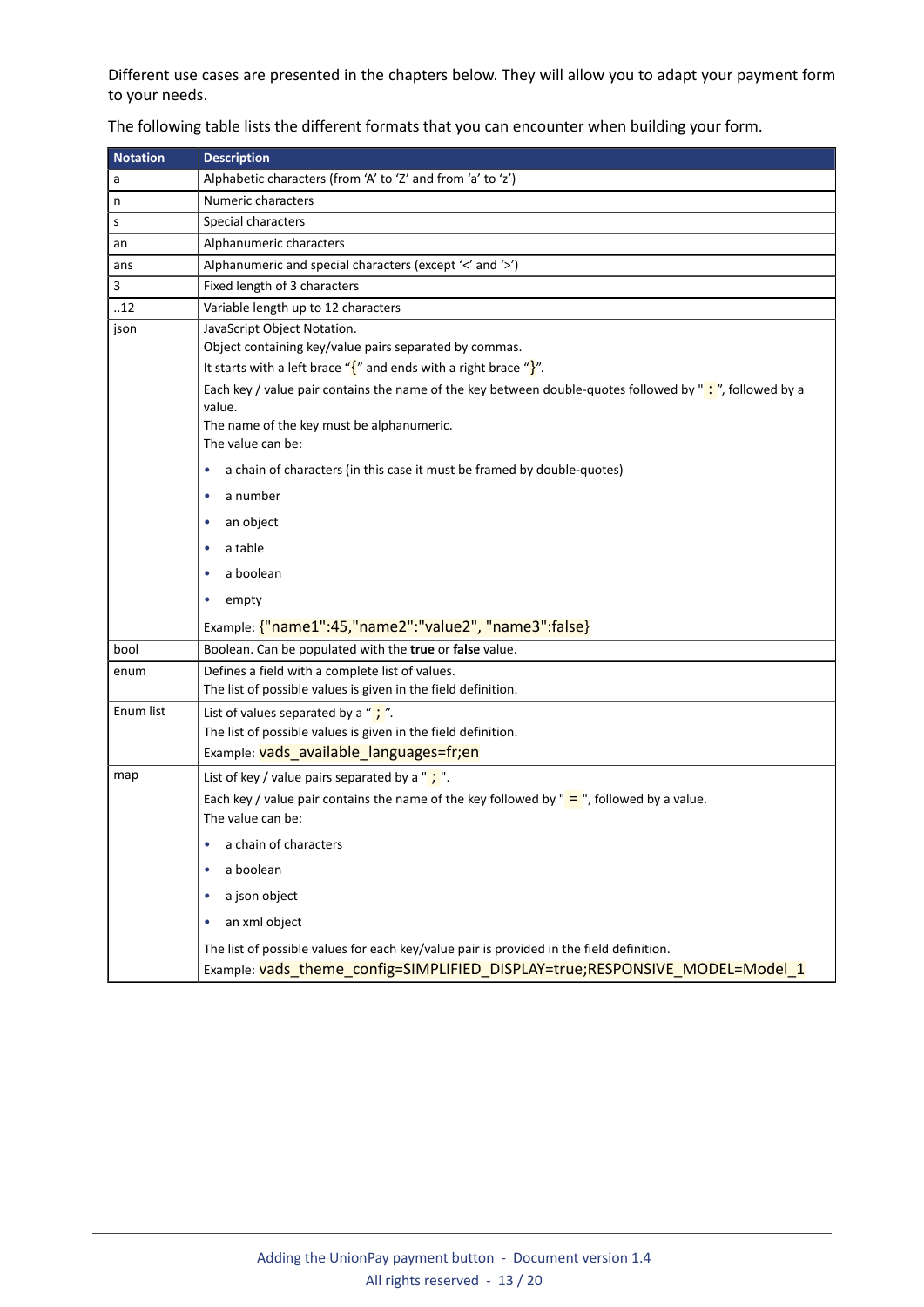## <span id="page-13-0"></span>**9.1. Creating an UnionPay payment request**

| 1. Use all the fields presented in the table below to create your payment form. |  |  |  |
|---------------------------------------------------------------------------------|--|--|--|
|                                                                                 |  |  |  |

| <b>Field name</b>    | <b>Description</b>                                                                                                                                                                                                                                | <b>Format</b>  | <b>Value</b>                                                                                                                             |  |
|----------------------|---------------------------------------------------------------------------------------------------------------------------------------------------------------------------------------------------------------------------------------------------|----------------|------------------------------------------------------------------------------------------------------------------------------------------|--|
| vads_payment_cards   | Allows to force the card type to be used.<br>Leave empty to let the Buyer choose<br>between the eligible payment methods<br>(depending on the currency, the minimum<br>or maximum amount, the technical<br>constraints) associated with the shop. | enum           | <b>UNION_PAYto directly call the</b><br>UnionPay payment button.<br>VISA; UNION_PAY to offer the<br>choice between VISA and<br>UnionPay. |  |
| vads_page_action     | Action to perform                                                                                                                                                                                                                                 | enum           | <b>PAYMENT</b>                                                                                                                           |  |
| vads_amount          | Payment amount in the smallest currency<br>unit (cents for euro)                                                                                                                                                                                  | n.12           | E.g.: 4525 for EUR 45.25                                                                                                                 |  |
| vads_ctx_mode        | Mode of interaction with the payment<br>gateway                                                                                                                                                                                                   | enum           | <b>TEST or PRODUCTION</b>                                                                                                                |  |
| vads_currency        | Numeric currency code to be used for the<br>payment, in compliance with the ISO 4217<br>standard (numeric code).                                                                                                                                  | n <sub>3</sub> | Possible values:<br>978 (EUR)<br>$\bullet$<br>826 (GBP)<br>840 (USD)                                                                     |  |
| vads_action_mode     | Acquisition mode for payment method data                                                                                                                                                                                                          | enum           | <b>INTERACTIVE</b>                                                                                                                       |  |
| vads_cust_email      | Buyer's e-mail address                                                                                                                                                                                                                            | ans150         | E.g.: ABC@example.com                                                                                                                    |  |
| vads_cust_country    | Country code in compliance with the ISO<br>3166 alpha-2 standard                                                                                                                                                                                  | a2             | Possible value: CN                                                                                                                       |  |
| vads_cust_first_name | First name                                                                                                                                                                                                                                        | ans.63         | E.g.: Laurent                                                                                                                            |  |
| vads_cust_last_name  | Last name                                                                                                                                                                                                                                         | ans.63         | E.g.: Durant                                                                                                                             |  |
| vads_payment_config  | Payment type                                                                                                                                                                                                                                      | enum           | <b>SINGLE</b>                                                                                                                            |  |
| vads_site_id         | Shop ID                                                                                                                                                                                                                                           | n8             | E.g.: 12345678                                                                                                                           |  |
| vads_trans_date      | Date and time of the payment form in UTC<br>format                                                                                                                                                                                                | n14            | Respect the YYYYMMDDHHMMSS<br>format<br>E.g.: 20200101130025                                                                             |  |
| vads_trans_id        | Transaction number.<br>Must be unique within the same day (from<br>00:00:00 UTC to 23:59:59 UTC).<br>Warning: this field is not case sensitive.                                                                                                   | an6            | $E.g.:$ xr $T15p$                                                                                                                        |  |
| vads version         | Version of the exchange protocol with the<br>payment gateway                                                                                                                                                                                      | enum           | V <sub>2</sub>                                                                                                                           |  |

- **2.** Add optional fields according to your requirements (see **Using additional features** chapter of the *[Implementation](https://docs.lyra.com/en/collect/form-payment/standard-payment/sitemap.html) Guide Hosted Payment Page*).
- **3.** Compute the value of the **signature** field using all the fields of your form that start with **vads\_** (see chapter **Computing the signature** of the *[Implementation](https://docs.lyra.com/en/collect/form-payment/standard-payment/sitemap.html) Guide Hosted Payment Page* available on our website).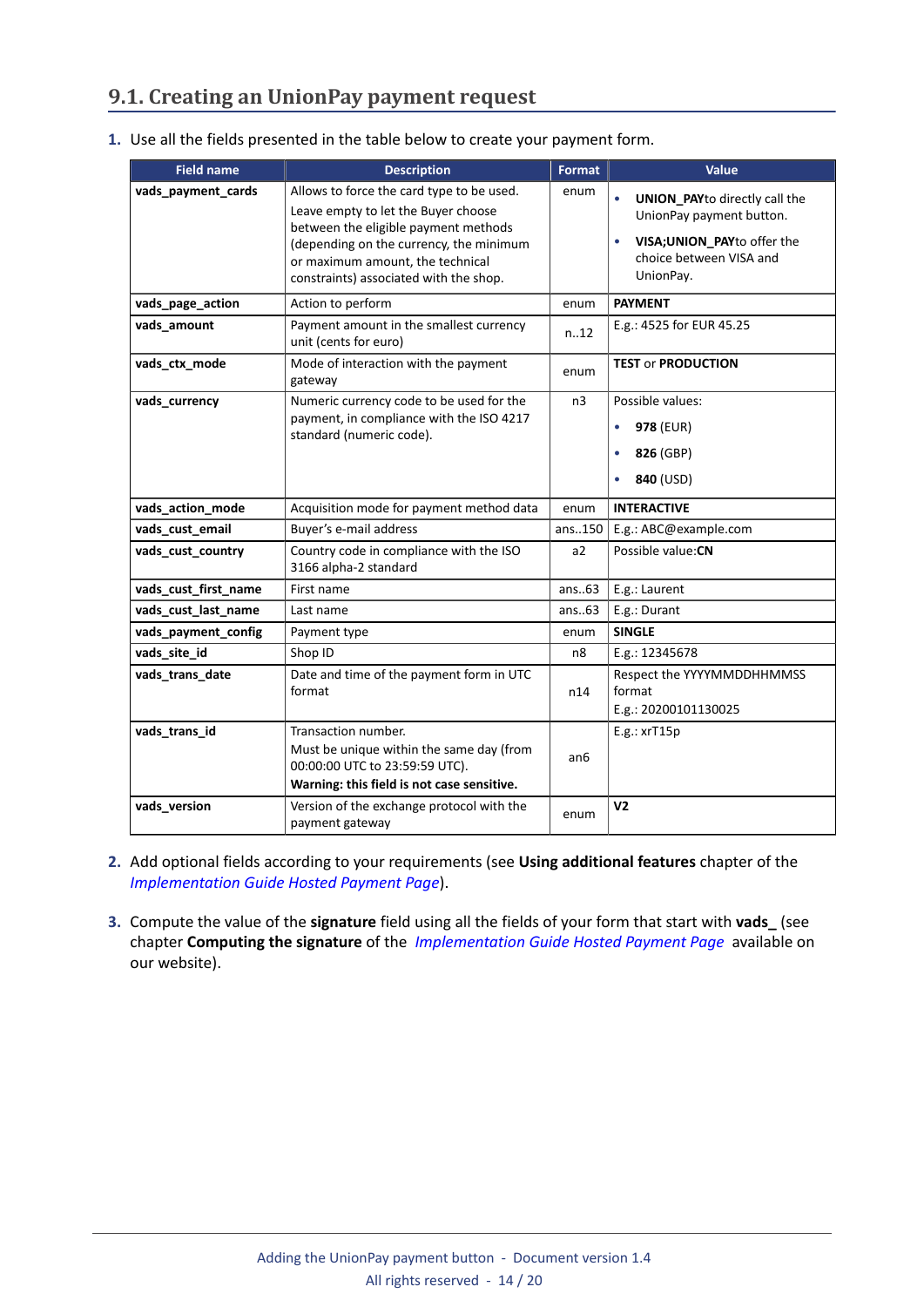<span id="page-14-0"></span>The buyer will be able to finalize his/her purchase once he/she is redirected to the payment page.

The buyer's browser must transmit the payment form data.

## <span id="page-14-1"></span>**10.1. Redirecting the buyer to the payment page**

The URL of the payment gateway is:

*<https://secure.lyra.com/vads-payment/>*

#### Example of parameters sent to the payment gateway:

|                           | <form action="https://secure.lyra.com/vads-payment/" method="POST"></form>                   |
|---------------------------|----------------------------------------------------------------------------------------------|
|                           | <input name="vads action mode" type="hidden" value="INTERACTIVE"/>                           |
|                           | <input name="vads amount" type="hidden" value="2990"/>                                       |
|                           | <input name="vads ctx mode" type="hidden" value="TEST"/>                                     |
|                           | <input name="vads currency" type="hidden" value="978"/>                                      |
|                           | <input name="vads cust country" type="hidden" value="CN"/>                                   |
|                           | <input name="vads cust email" type="hidden" value="me@example.com"/>                         |
|                           | <input name="vads cust first name" type="hidden" value="John"/>                              |
|                           | <input name="vads cust last name" type="hidden" value="Doe"/>                                |
|                           | <input name="vads cust phone" type="hidden" value="+33102030405"/>                           |
|                           | <input name="vads page action" type="hidden" value="PAYMENT"/>                               |
|                           | <input name="vads payment cards" type="hidden" value="UNION PAY"/>                           |
|                           | <input name="vads payment confiq" type="hidden" value="SINGLE"/>                             |
|                           | <input name="vads site id" type="hidden" value="12345678"/>                                  |
|                           | <input name="vads trans date" type="hidden" value="20190710101407"/>                         |
|                           | <input name="vads trans id" type="hidden" value="362812"/>                                   |
|                           | <input name="vads version" type="hidden" value="V2"/>                                        |
|                           | <input name="signature" type="hidden" value="NM25DPLKEbtGEHCDHn8MBT4ki6aJI/ODaWhCzCnAfvY="/> |
|                           | <input name="pay" type="submit" value="Pay"/>                                                |
| $\langle$ /form $\rangle$ |                                                                                              |

### <span id="page-14-2"></span>**10.2. Processing errors**

If the payment gateway detects an error while receiving the form, an error message will appear and the buyer will not be able to proceed to the payment.

#### In TEST mode

The message indicates the source of the error and provides a link to the error code description to help you fix it.

#### In PRODUCTION mode

The message simply indicates to the buyer that a technical problem has occurred.

In both cases the merchant receives a notification e-mail.

It contains:

- the source of the error,
- a link to possible causes to facilitate its analysis,
- all the fields of the form.

A description of the error codes with their possible causes is available on our website

*<https://docs.lyra.com/fr/collect/error-code/error-00.html>*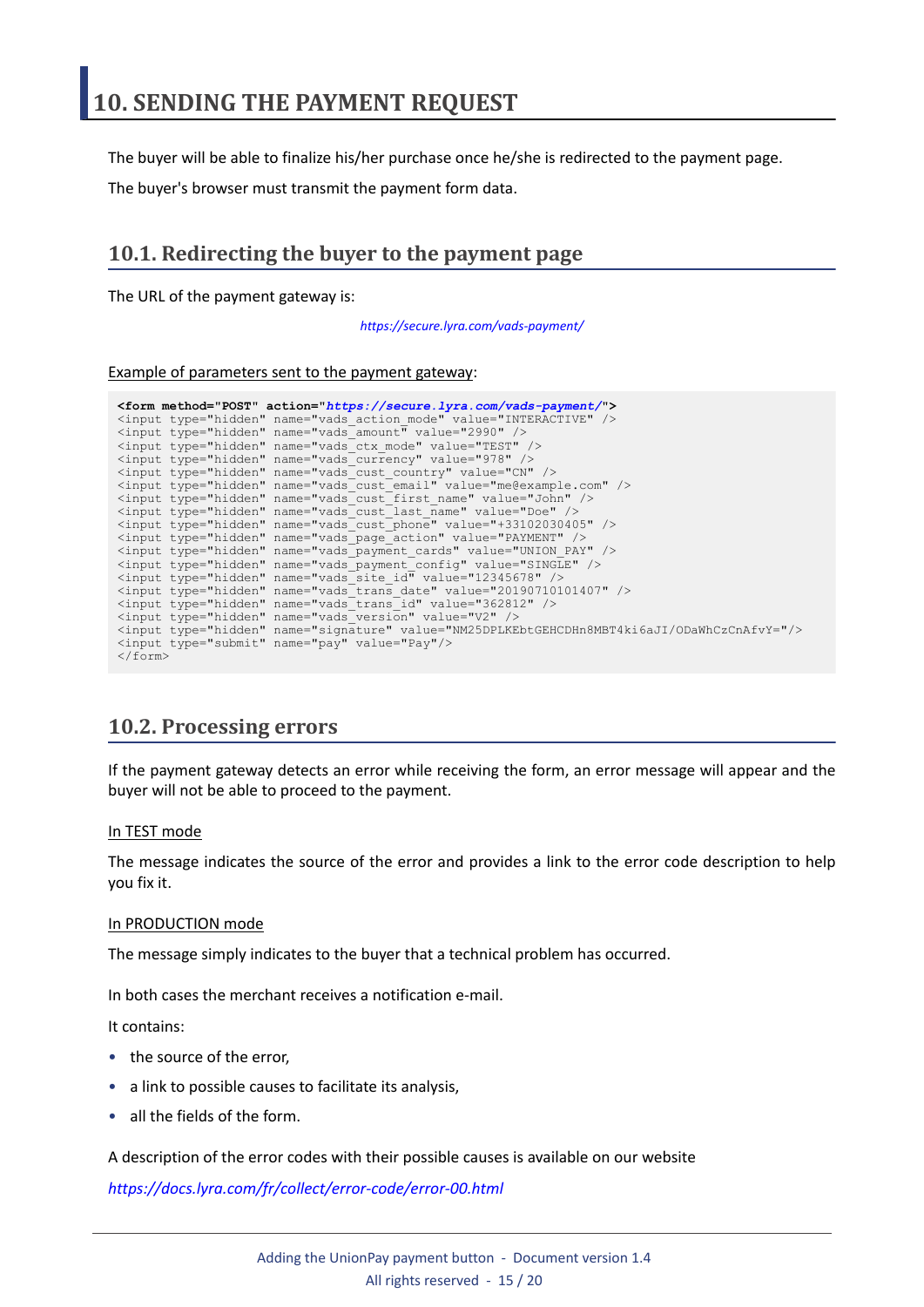Error codes specific to the UNION\_PAY payment method:

| Code  | <b>Message</b>                               | Description of the error                                          |
|-------|----------------------------------------------|-------------------------------------------------------------------|
| 10104 | UNAVAILABLE PAYMENT METHOD                   | The UNION_PAY card type is not activated<br>for your Merchant ID. |
| 10124 | CURRENCY NOT SUPPORTED                       | No card type supports the requested<br>currency.                  |
| 10197 | LYRA COLLECT METHOD NOT AVAILABLE IN COUNTRY | No card type supports the requested<br>country.                   |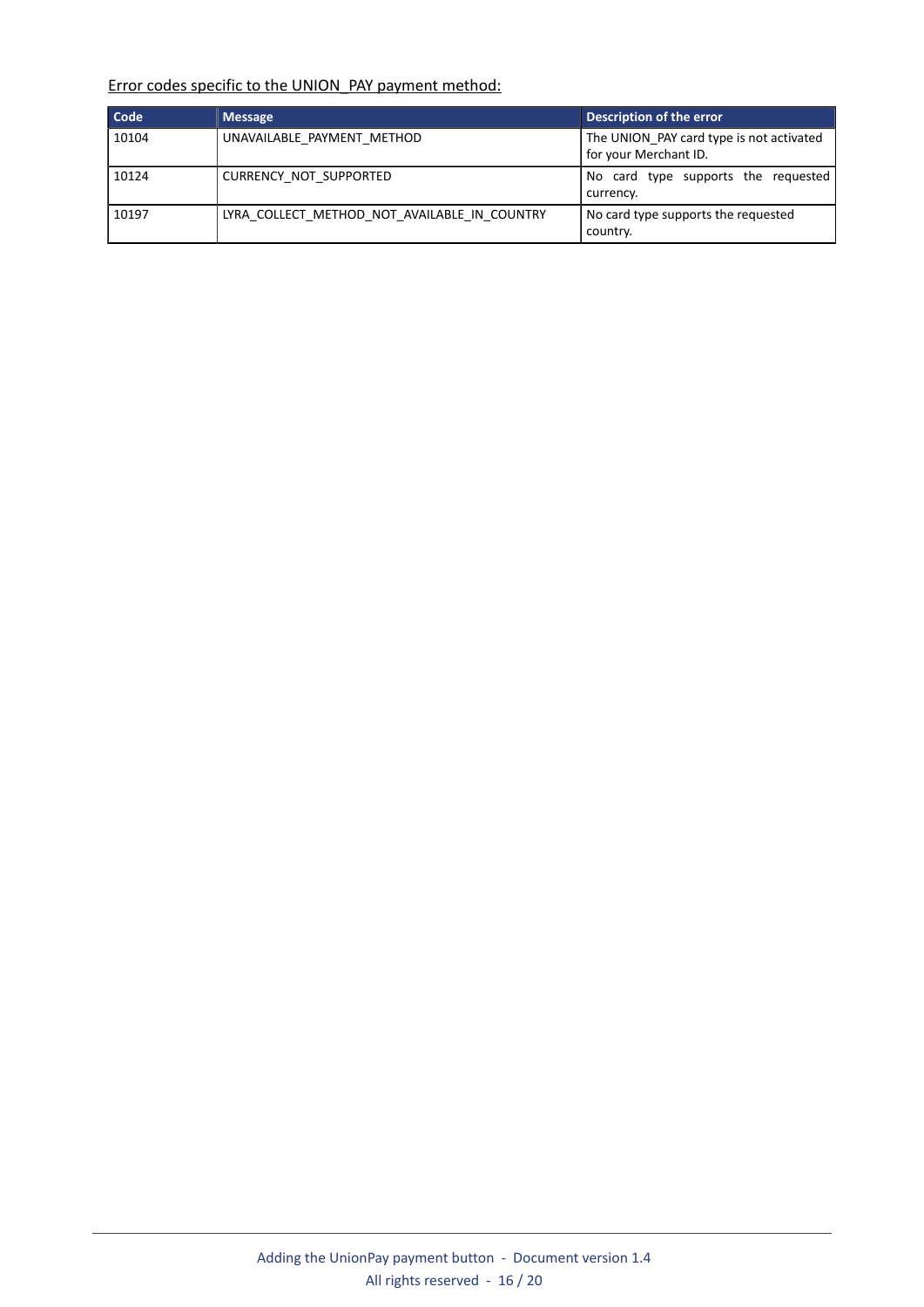<span id="page-16-0"></span>The analysis of the payment result is described in the *Hosted Payment Page Implementation Guide* available in our online documentation archive (*<https://docs.lyra.com/fr/>*).

This document only describes the steps for processing data relative to the response of a payment made with UnionPay.

## <span id="page-16-1"></span>**11.1. Processing the response data**

Here is an example of analysis to guide you through processing the response data.

**1.** Identify the order by retrieving the value of the **vads\_order\_id** field if you have transmitted it in the payment form.

Make sure that the order status has not been updated yet.

**2.** Retrieve the payment result transmitted in the **vads\_trans\_status** field.

Its value allows you to define the order status.

| <b>VALUE</b>                 | <b>DESCRIPTION</b>                                                                                                                                                                                                                                                                                                                                                                                                                                                                  |                                                                                                                                                                                                                                                                                                                  |
|------------------------------|-------------------------------------------------------------------------------------------------------------------------------------------------------------------------------------------------------------------------------------------------------------------------------------------------------------------------------------------------------------------------------------------------------------------------------------------------------------------------------------|------------------------------------------------------------------------------------------------------------------------------------------------------------------------------------------------------------------------------------------------------------------------------------------------------------------|
| <b>CAPTURED</b>              | Captured<br>The transaction is accepted.<br>It is visible in the Captured transactions tab.<br>The debit is immediate (no capture file is sent to the acquirer).                                                                                                                                                                                                                                                                                                                    |                                                                                                                                                                                                                                                                                                                  |
| <b>REFUSED</b>               | <b>Refused</b><br>Transaction is refused.<br>See the following chapter to obtain more information on the payment refusal.                                                                                                                                                                                                                                                                                                                                                           |                                                                                                                                                                                                                                                                                                                  |
| <b>WAITING_AUTHORISATION</b> | <b>Waiting for authorization</b><br>This status is used when the payment status is not known when the buyer is<br>redirected to the payment gateway.<br>This status is temporary.<br>The payment gateway contacts the acquirer several times a day to synchronize the<br>payment status.<br>In rare cases, it may take several days to obtain the final status.<br>After 7 days without a payment confirmation from the acquirer, the gateway<br>automatically rejects the payment. |                                                                                                                                                                                                                                                                                                                  |
|                              | $\mathbf{i}$                                                                                                                                                                                                                                                                                                                                                                                                                                                                        | If the merchant has activated the E-mail of payment confirmation<br>sent to the buyer notification rule, the latter will receive an e-mail<br>confirming the registration of their payment request.<br>This e-mail is not a proof of payment and should not be confused with<br>the payment confirmation e-mail. |

- **3.** Retrieve the field **vads\_trans\_uuid** containing the unique transaction reference generated by the payment server.
- **4.** Retrieve the value of the **vads\_trans\_date** field to identify the payment date.
- **5.** Retrieve the used amount and currency. To do this, retrieve the values of the following fields:

| <b>Field name</b>     | <b>Description</b>                                                                              |
|-----------------------|-------------------------------------------------------------------------------------------------|
| vads amount           | Payment amount in the smallest currency unit.                                                   |
| vads_currency         | Numeric code of the currency used for the payment.                                              |
| vads_change_rate      | Exchange rate used for calculating the effective payment amount (see<br>vads effective amount). |
| vads effective amount | Payment amount in the currency used for the capture in the bank.                                |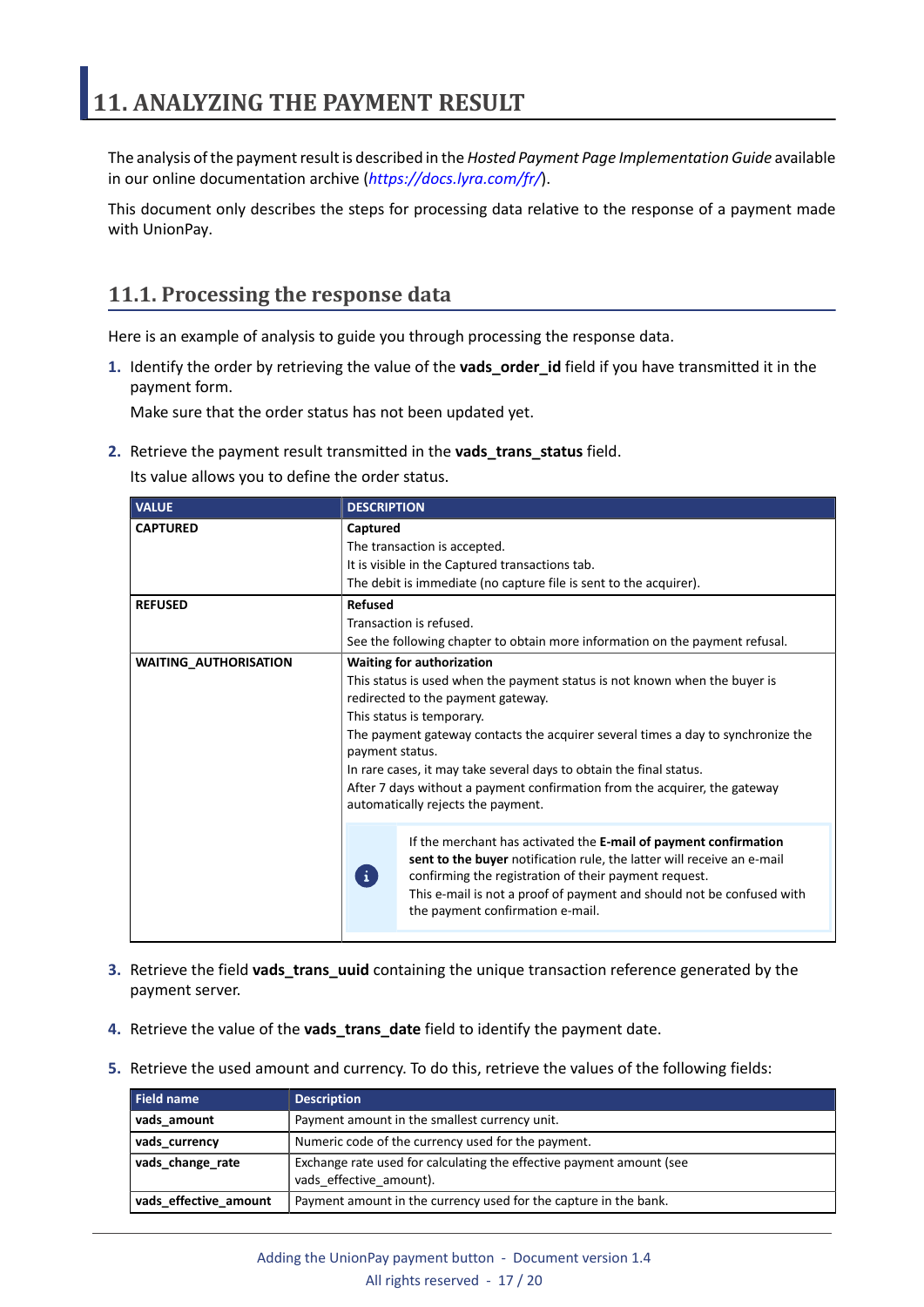| <b>Field name</b> | <b>Description</b>                                                                                    |
|-------------------|-------------------------------------------------------------------------------------------------------|
|                   | vads_effective_currency   Numeric code of the currency that will be used for the capture at the bank. |

*Table 1: Analysis of the payment amount and currency*

**6.** Retrieve the payment method data used for the payment by analyzing the following fields:

| Field name            | <b>Description</b>                              |
|-----------------------|-------------------------------------------------|
| vads card brand       | Used payment method set to: UNION PAY           |
| vads acquirer network | Acquirer network code set to: LYRA COLLECT PPRO |

**7.** Retrieve all the order, buyer and shipping details.

These details will be provided in the response only of they have been transmitted in the payment form.

Their values are identical to the ones submitted in the form.

**8.** Proceed to order update.

## <span id="page-17-0"></span>**11.2. Analyzing the result of the authorization request**

The result of the authorization is specified in the **vads\_auth\_result** field.

This field is set to:

- **0** when the payment is successful,
- one of the values below when the payment is rejected:

| <b>Codes</b> | <b>Description</b>                   | <b>Comment</b>                            |
|--------------|--------------------------------------|-------------------------------------------|
| 1010         | Unknown error                        |                                           |
| 1011         | Incorrect information                | A non-exhaustive list of possible cases:  |
|              |                                      | Invalid cardholder number<br>$\bullet$    |
|              |                                      | Invalid CVV<br>۰                          |
|              |                                      | Invalid expiration date<br>٠              |
|              |                                      | Invalid buyer country<br>٠                |
|              |                                      | Invalid transaction currency<br>$\bullet$ |
| 1012         | Payment abandoned by the user        |                                           |
| 1013         | Expired                              | A non-exhaustive list of possible cases:  |
|              |                                      | <b>Expired session</b><br>$\bullet$       |
| 1014         | Technical error on the acquirer side | Contact the tech support.                 |
| 1016         | Canceled by the acquirer             | A non-exhaustive list of possible cases:  |
|              |                                      | Risk management module<br>$\bullet$       |
|              |                                      | failed buyer authentication               |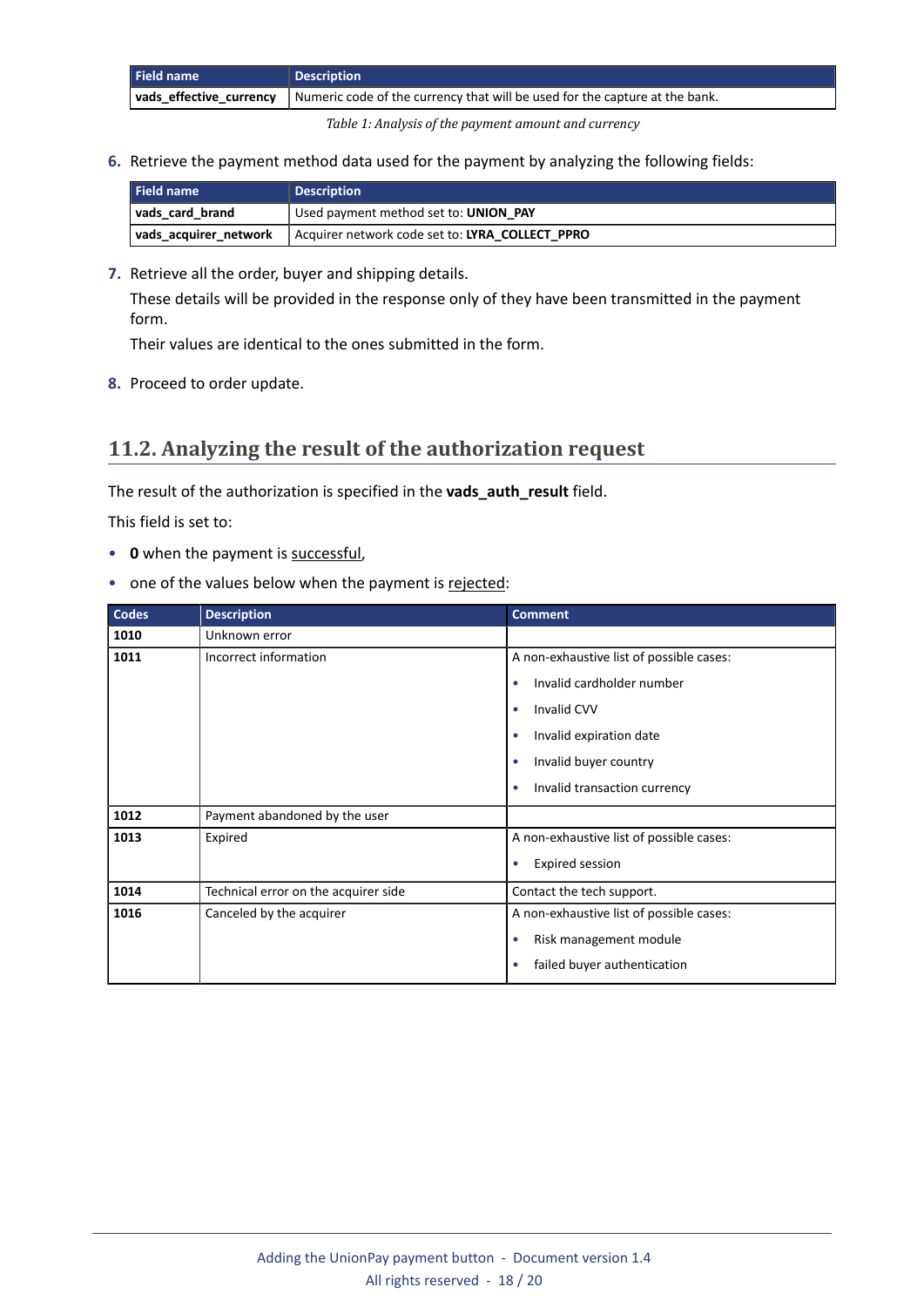# <span id="page-18-0"></span>**12. MAKING A REFUND VIA THE MERCHANT BACK OFFICE**

To initiate a refund request from your Merchant Back Office:

- **1.** Display the **Transactions** tab.
- **2.** Select the transaction.

Click on the **Filters** icon ( $\equiv$ ) to search for the relevant transaction if it is not on the transactions list.

**3.** Display the **contextual menu**.

Click on the **...** icon.

- **4.** Click the **Refund** button. The dialog box **Request a refund for this transaction** appears.
- **5.** Enter the amount to be refunded. The amount to refund cannot be greater than the transaction initial amount.
- **6.** Click on **OK** to save your request.

Once the request done, Lyra Collect checks if the payment account balance is sufficient to support the refund amount.

Once the request processed, the refund amount is deducted from the next fund transfer.